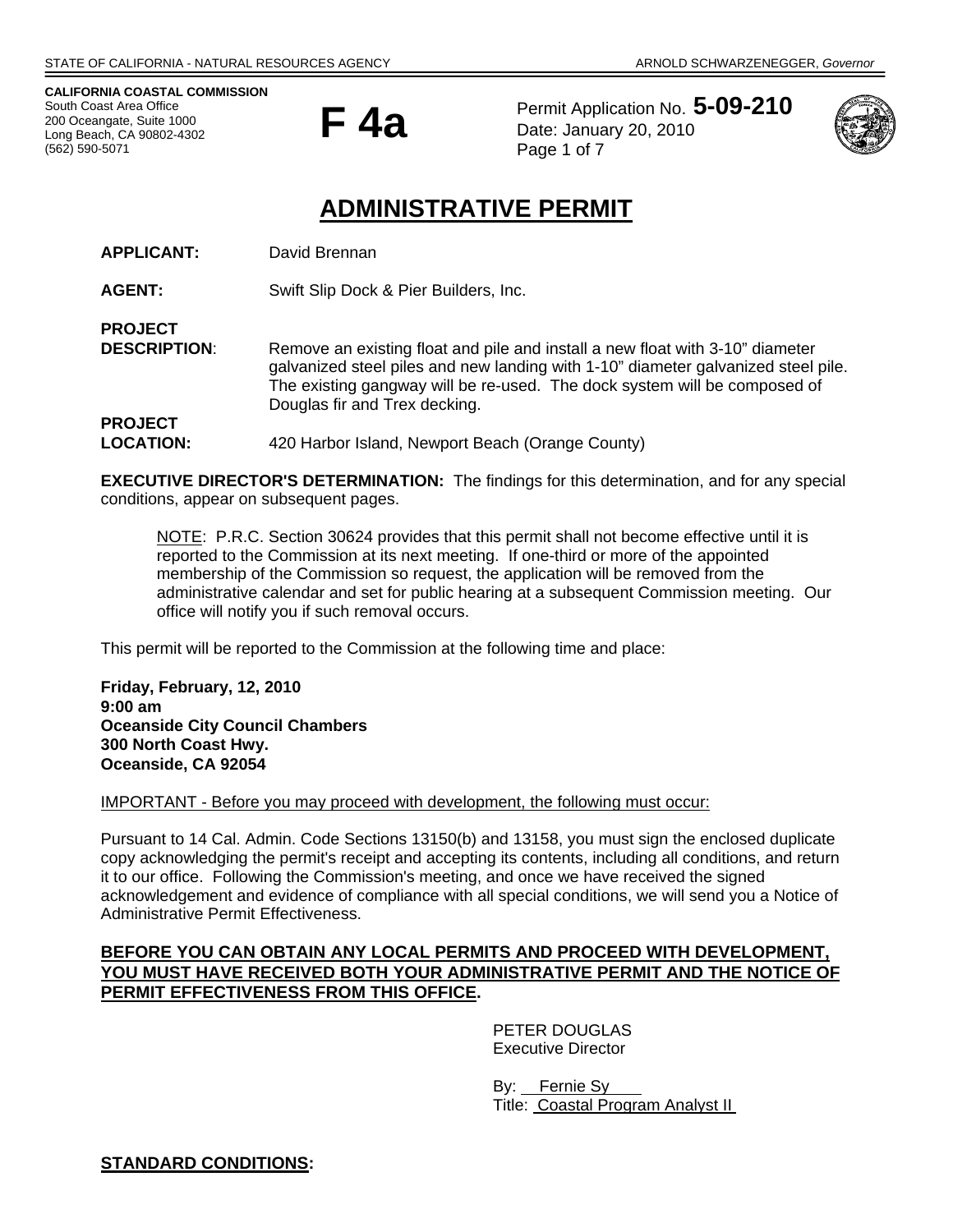### 5-09-210-[Brennan] Administrative Permit Page 2 of 7

- 1. Notice of Receipt and Acknowledgment. The permit is not valid and development shall not commence until a copy of the permit, signed by the permittee or authorized agent, acknowledging receipt of the permit and acceptance of the terms and conditions, is returned to the Commission office.
- 2. Expiration. If development has not commenced, the permit will expire two years from the date this permit is reported to the Commission. Development shall be pursued in a diligent manner and completed in a reasonable period of time. Application for extension of the permit must be made prior to the expiration date.
- 3. Interpretation. Any questions of intent or interpretation of any term or condition will be resolved by the Executive Director or the Commission.
- 4. Assignment. The permit may be assigned to any qualified person, provided assignee files with the Commission an affidavit accepting all terms and conditions of the permit.
- 5. Terms and Conditions Run with the Land. These terms and conditions shall be perpetual, and it is the intention of the Commission and the permittee to bind all future owners and possessors of the subject property to the terms and conditions.

## **SPECIAL CONDITIONS:** See pages four to seven.

# **EXECUTIVE DIRECTOR'S DETERMINATION (continued):**

The Executive Director hereby determines that the proposed development is a category of development, which, pursuant to PRC Section 30624, qualifies for approval by the Executive Director through the issuance of an Administrative Permit. Subject to Standard and Special Conditions as attached, said development is in conformity with the provisions of Chapter 3 of the Coastal Act of 1976 and will not have any significant impacts on the environment within the meaning of the California Environmental Quality Act. If located between the nearest public road and the sea, this development is in conformity with the public access and public recreation policies of Chapter 3.

# **FINDINGS FOR EXECUTIVE DIRECTOR'S DETERMINATION:**

## **A. Project Location and Description**

The subject site is located at 420 Harbor Island Drive in the City of Newport Beach (Exhibits #1-2). Single-family residences characterize the subject site and the surrounding area. The proposed project involves the following: removal of an existing float and pile and installation of a new 448 square foot float with 3-10" diameter galvanized steel piles and a new 9' x 4' landing with 1-10" diameter galvanized steel pile (Exhibit #2). The existing gangway will be re-used. The dock system will be composed of Douglas fir and Trex decking. The proposed dock will be within the U.S. Pierhead Line and is consistent with the City's Harbor Permit Policy and past Commission actions in the area.

Coastal public access is available adjacent to the site along the public walkway/bikeway/accessway (Exhibit #1).

The dock project will be used for boating related purposes to serve single-family residential developments. The site has been surveyed by the City of Newport Beach Harbor Resources Division for eelgrass and no eelgrass was discovered within 15-feet of the project area. The eelgrass survey took place on September 16, 2009 as required by the City of Newport Beach Harbor Resources Division and eelgrass surveys completed during the active growth phase of eelgrass (typically March through October) are valid for 60-days with the exception of surveys completed in August-October. A survey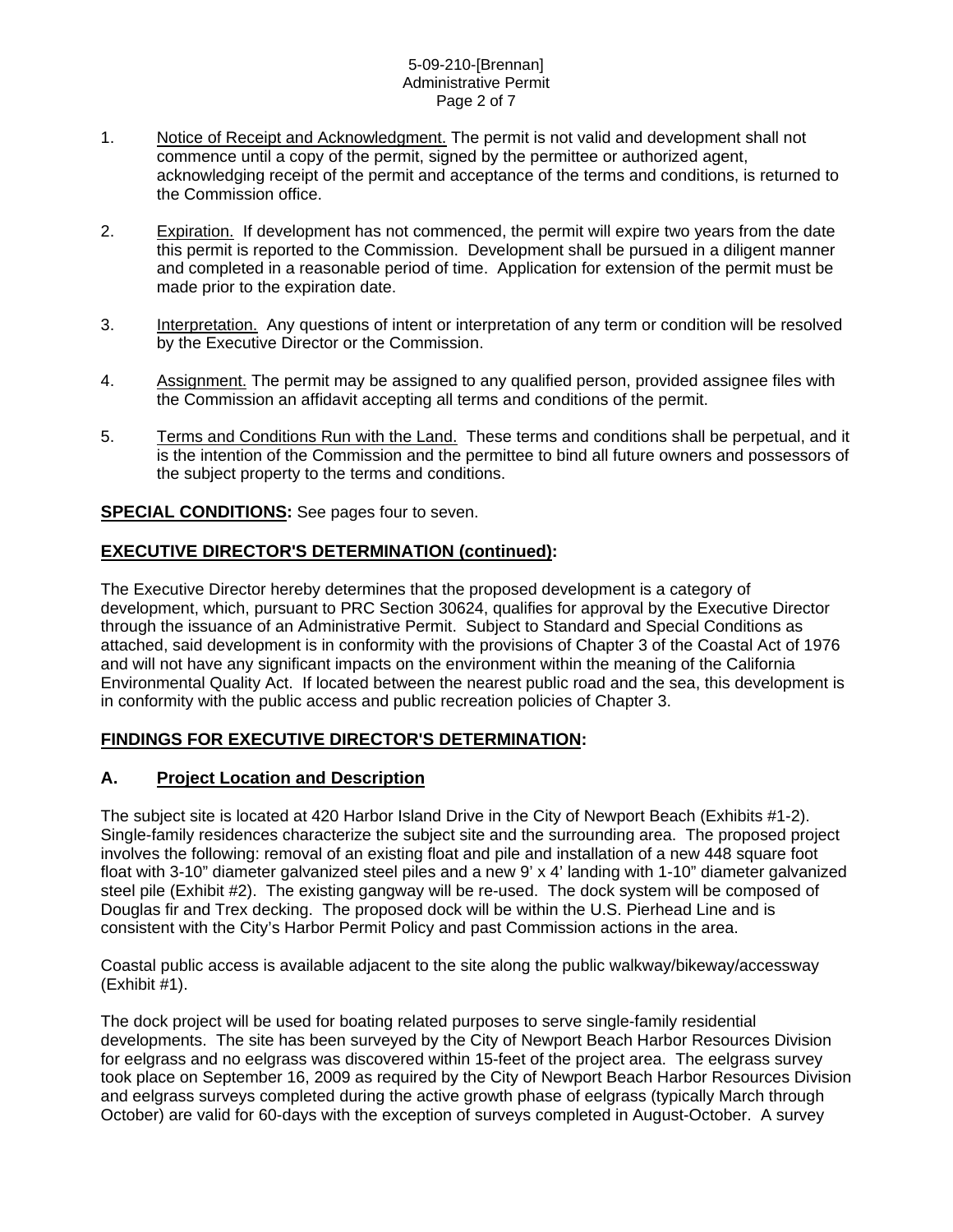## 5-09-210-[Brennan] Administrative Permit Page 3 of 7

completed in August - October shall be valid until the resumption of active growth (i.e., March 1). The project is agendized for the February 2010 Coastal Commission Hearing so the eelgrass survey would still be valid. A pre-construction *Caulerpa taxifolia* survey was completed on September 16, 2009 as required by the City of Newport Beach Harbor Resources Division. *Caulerpa taxifolia* surveys are valid for 90 days. The project is agendized for the February 2010 Coastal Commission Hearing and by this time the *Caulerpa taxifolia* survey would not continue to be valid since 90-days have passed since the survey was completed. Thus, an up-to-date *Caulerpa taxifolia* survey must be conducted prior to commencement of the project. Therefore, the Commission imposes Special Conditions No. 2 and No. 3, which identifies the procedures necessary to be completed prior to beginning any construction. Also, if any *Caulerpa taxifolia* is found on the project site, Special Conditions No. 3 also identifies the procedures necessary to be completed prior to beginning any construction.

The proposed project has received an approval in concept from the City of Newport Beach Harbor Resources Division. The Regional Water Quality Control Board (RWQCB) has determined that the proposed project will not adversely impact water quality if standard construction methods and materials are used. The applicant has applied for a permit from the U.S. Army Corps of Engineers.

The proposed dock is being constructed on public tidelands and/or within an area subject to public trust doctrine. A special condition is imposed stating that the approval of a coastal development permit for the project does not waive any public rights or interest that exist or may exist on the property.

Section 30600(c) of the Coastal Act provides for the issuance of coastal development permits directly by the Commission in regions where the local government having jurisdiction does not have a certified Local Coastal Program. The City of Newport Beach only has a certified Land Use Plan and has not exercised the options provided in 30600(b) or 30600.5 to issue its own permits. Therefore, the Coastal Commission is the permit issuing entity and the standard of review is Chapter 3 of the Coastal Act. The certified Land Use Plan may be used for guidance.

# **B. Marine Resources**

The proposed recreational boat dock development and its associated structures are an allowable and encouraged marine related use. The project design includes the minimum sized pilings and the minimum number of pilings necessary for structural stability. There are no feasible less environmentally damaging alternatives available. As conditioned, the project will not significantly adversely impact eelgrass beds and will not contribute to the dispersal of the invasive aquatic algae, *Caulerpa taxifolia*. Further, as proposed and conditioned, the project, which is to be used solely for recreational boating purposes, conforms to Sections 30224 and 30233 of the Coastal Act.

# **C. Water Quality**

The proposed work will be occurring on, within, or adjacent to coastal waters. The storage or placement of construction material, debris, or waste in a location where it could be discharged into coastal waters would result in an adverse effect on the marine environment. To reduce the potential for construction related impacts on water quality, the Commission imposes special conditions requiring, but not limited to, the appropriate storage and handling of construction equipment and materials to minimize the potential of pollutants to enter coastal waters. To reduce the potential for post-construction impacts to water quality the Commission requires the continued use and maintenance of post construction BMPs. As conditioned, the Commission finds that the development conforms to Sections 30230 and 30231 of the Coastal Act.

# **D. Local Coastal Program**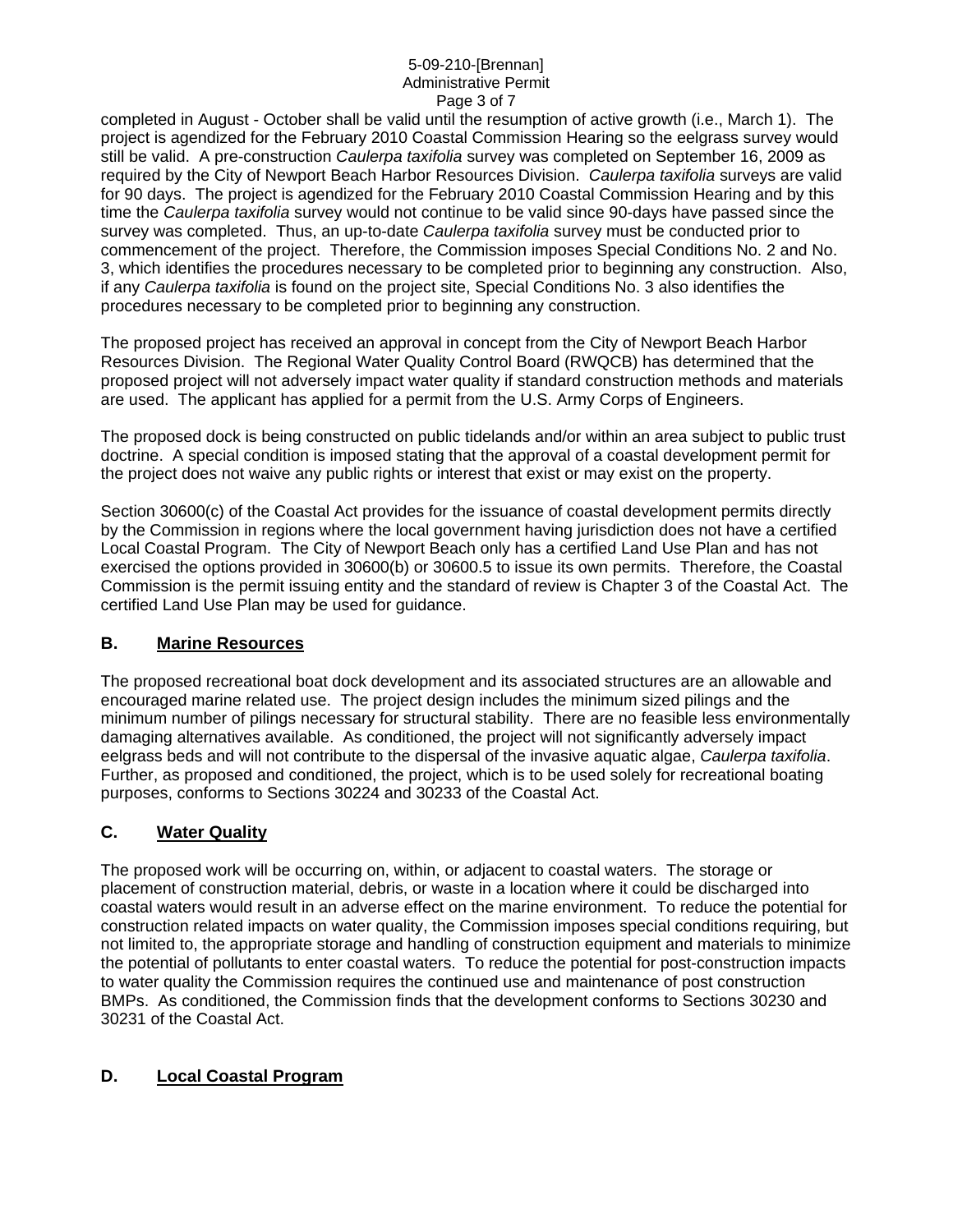## 5-09-210-[Brennan] Administrative Permit Page 4 of 7

The LUP for the City of Newport Beach was effectively certified on May 19, 1982. The certified LUP was updated on October 8, 2009. As conditioned, the proposed development is consistent with Chapter 3 of the Coastal Act and with the certified Land Use Plan for the area. Approval of the project, as conditioned, will not prejudice the ability of the local government to prepare a Local Coastal Program that is in conformity with the provisions of Chapter 3.

# **E. California Environmental Quality Act (CEQA)**

As conditioned, there are no feasible alternatives or additional feasible mitigation measures available that would substantially lessen any significant adverse effect that the activity may have on the environment. Therefore, the Commission finds that the proposed project, as conditioned to mitigate the identified impacts, is the least environmentally damaging feasible alternative and can be found consistent with the requirements of the Coastal Act to conform to CEQA.

# **SPECIAL CONDITIONS:**

## **1. Water Quality**

## **A. Construction Responsibilities and Debris Removal**

- (1) No demolition or construction materials, equipment, debris, or waste shall be placed or stored where it may enter sensitive habitat, receiving waters or a storm drain, or be subject to wave, wind, rain or tidal erosion and dispersion.
- (2) Any and all debris resulting from demolition or construction activities, and any remaining construction material, shall be removed from the project site within 24 hours of completion of the project.
- (3) Demolition or construction debris and sediment shall be removed from work areas each day that demolition or construction occurs to prevent the accumulation of sediment and other debris that may be discharged into coastal waters.
- (4) Machinery or construction materials not essential for project improvements will not be allowed at any time in the intertidal zone.
- (5) If turbid conditions are generated during construction a silt curtain will be utilized to control turbidity.
- (6) Floating booms will be used to contain debris discharged into coastal waters and any debris discharged will be removed as soon as possible but no later than the end of each day.
- (7) Non buoyant debris discharged into coastal waters will be recovered by divers as soon as possible after loss.
- (8) All trash and debris shall be disposed in the proper trash and recycling receptacles at the end of every construction day.
- (9) The applicant shall provide adequate disposal facilities for solid waste, including excess concrete, produced during demolition or construction.
- (10) Debris shall be disposed of at a legal disposal site or recycled at a recycling facility. If the disposal site is located in the coastal zone, a coastal development permit or an amendment to this permit shall be required before disposal can take place unless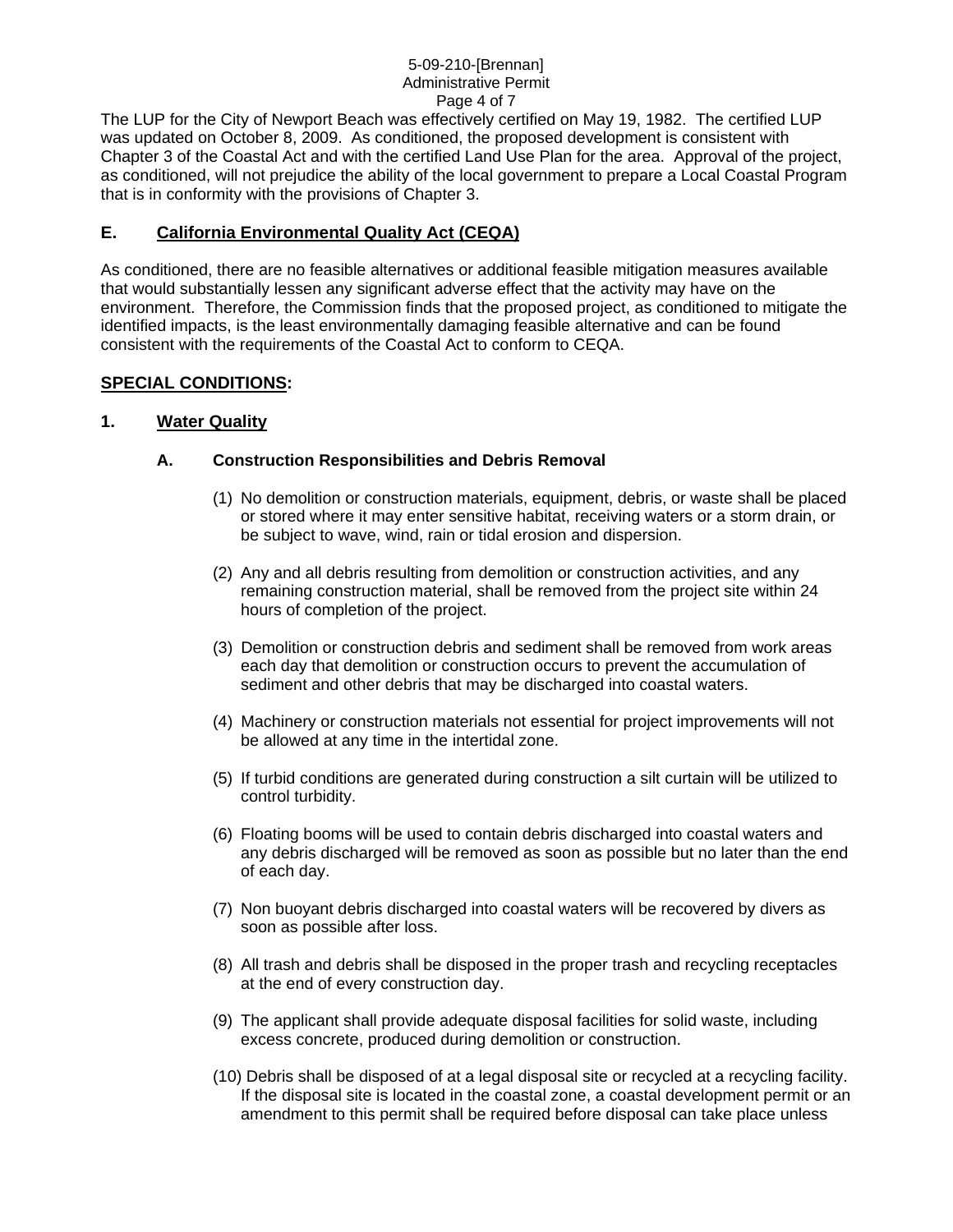## 5-09-210-[Brennan] Administrative Permit Page 5 of 7

the Executive Director determines that no amendment or new permit is legally required.

- (11) All stock piles and construction materials shall be covered, enclosed on all sides, shall be located as far away as possible from drain inlets and any waterway, and shall not be stored in contact with the soil.
- (12) Machinery and equipment shall be maintained and washed in confined areas specifically designed to control runoff. Thinners or solvents shall not be discharged into sanitary or storm sewer systems.
- (13) The discharge of any hazardous materials into any receiving waters shall be prohibited.
- (14) Spill prevention and control measures shall be implemented to ensure the proper handling and storage of petroleum products and other construction materials. Measures shall include a designated fueling and vehicle maintenance area with appropriate berms and protection to prevent any spillage of gasoline or related petroleum products or contact with runoff. The area shall be located as far away from the receiving waters and storm drain inlets as possible.
- (15) Best Management Practices (BMPs) and Good Housekeeping Practices (GHPs) designed to prevent spillage and/or runoff of demolition or construction-related materials, and to contain sediment or contaminants associated with demolition or construction activity, shall be implemented prior to the on-set of such activity
- (16) All BMPs shall be maintained in a functional condition throughout the duration of construction activity.

## **B. Best Management Practices Program**

By acceptance of this permit the applicant agrees that the long-term water-borne berthing of boat(s) in the approved dock and/or boat slip will be managed in a manner that protects water quality pursuant to the implementation of the following BMPs.

- (1) Boat Cleaning and Maintenance Measures:
	- a. In-water top-side and bottom-side boat cleaning shall minimize the discharge of soaps, paints, and debris.
	- b. In-the-water hull scraping or any process that occurs under water that results in the removal of paint from boat hulls shall be prohibited. Only detergents and cleaning components that are designated by the manufacturer as phosphatefree and biodegradable shall be used, and the amounts used minimized.
	- c. The applicant shall minimize the use of detergents and boat cleaning and maintenance products containing ammonia, sodium hypochlorite, chlorinated solvents, petroleum distillates or lye.
- (2) Solid and Liquid Waste Management Measures:
	- a. All trash, recyclables, and hazardous wastes or potential water contaminants, including old gasoline or gasoline with water, absorbent materials, oily rags, lead acid batteries, anti-freeze, waste diesel, kerosene and mineral spirits will be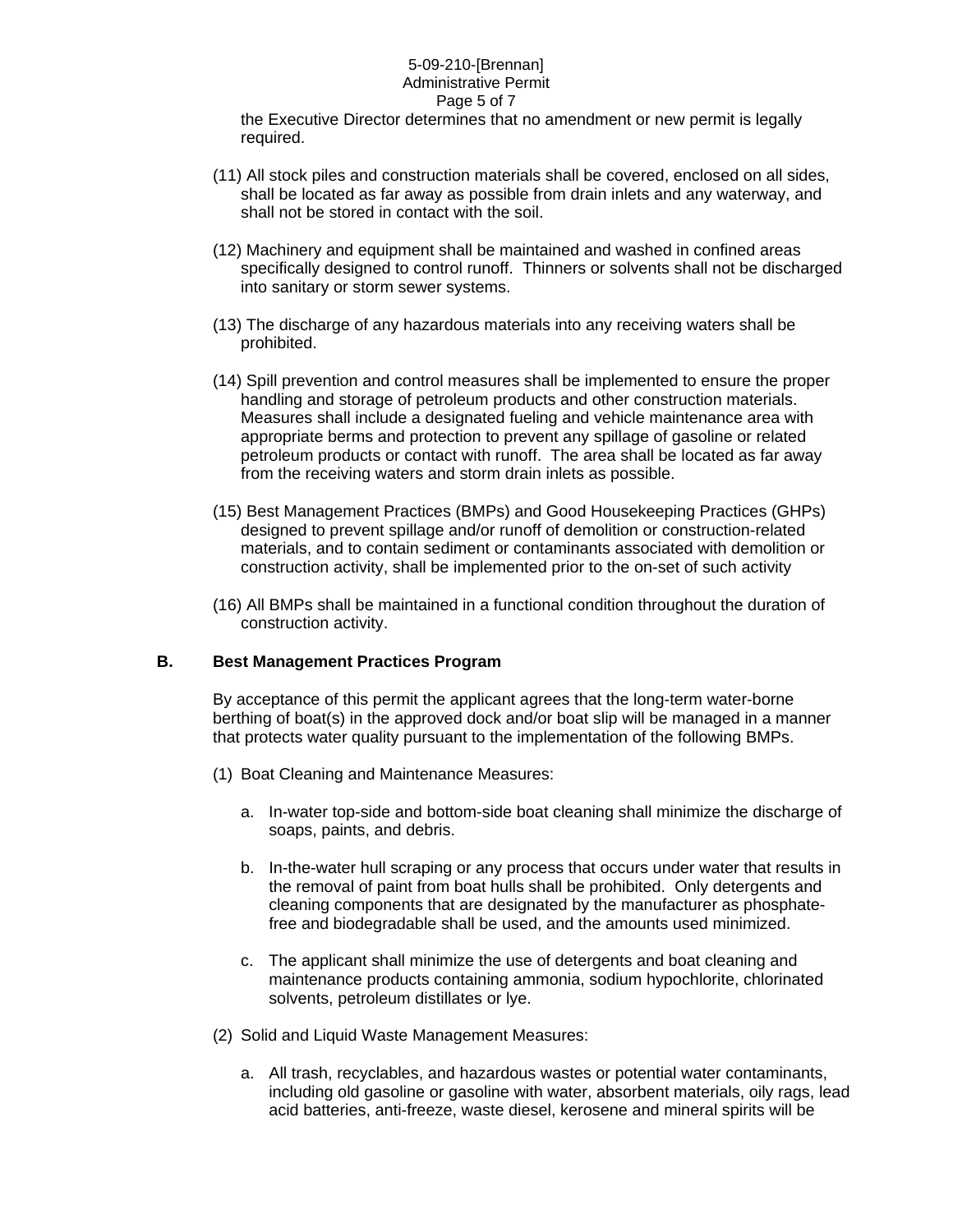#### 5-09-210-[Brennan] Administrative Permit Page 6 of 7

disposed of in a proper manner and will not at any time be disposed of in the water or gutter.

- (3) Petroleum Control Management Measures:
	- a. Boaters will practice preventive engine maintenance and will use oil absorbents in the bilge and under the engine to prevent oil and fuel discharges. Oil absorbent materials shall be examined at least once a year and replaced as necessary. Used oil absorbents are hazardous waste in California. Used oil absorbents must therefore be disposed in accordance with hazardous waste disposal regulations. The boaters will regularly inspect and maintain engines, seals, gaskets, lines and hoses in order to prevent oil and fuel spills. The use of soaps that can be discharged by bilge pumps is prohibited.
	- b. If the bilge needs more extensive cleaning (e.g., due to spills of engine fuels, lubricants or other liquid materials), the boaters will use a bilge pump-out facility or steam cleaning services that recover and properly dispose or recycle all contaminated liquids.
	- c. Bilge cleaners which contain detergents or emulsifiers will not be used for bilge cleaning since they may be discharged to surface waters by the bilge pumps.

# **2. Eelgrass Survey(s)**

- **A. Pre Construction Eelgrass Survey**. A valid pre-construction eelgrass (Zostera marina) survey shall be completed during the period of active growth of eelgrass (typically March through October). The pre-construction survey shall be completed prior to the beginning of construction and shall be valid until the next period of active growth. The survey shall be prepared in full compliance with the "Southern California Eelgrass Mitigation Policy" Revision 8 (except as modified by this special condition) adopted by the National Marine Fisheries Service and shall be prepared in consultation with the California Department of Fish and Game. The applicant shall submit the eelgrass survey for the review and approval of the Executive Director within five (5) business days of completion of each eelgrass survey and in any event no later than fifteen (15) business days prior to commencement of any development. If the eelgrass survey identifies any eelgrass within the project area which would be impacted by the proposed project, the development shall require an amendment to this permit from the Coastal Commission or a new coastal development permit.
- **B. Post Construction Eelgrass Survey**. If any eelgrass is identified in the project area by the survey required in subsection A of this condition above, within one month after the conclusion of construction, the applicant shall survey the project site to determine if any eelgrass was adversely impacted. The survey shall be prepared in full compliance with the "Southern California Eelgrass Mitigation Policy" Revision 8 (except as modified by this special condition) adopted by the National Marine Fisheries Service and shall be prepared in consultation with the California Department of Fish and Game. The applicant shall submit the post-construction eelgrass survey for the review and approval of the Executive Director within thirty (30) days after completion of the survey. If any eelgrass has been impacted, the applicant shall replace the impacted eelgrass at a minimum 1.2:1 ratio on-site, or at another location, in accordance with the Southern California Eelgrass Mitigation Policy. All impacts to eelgrass habitat shall be mitigated at a minimum ratio of 1.2:1 (mitigation:impact). The exceptions to the required 1.2:1 mitigation ratio found within SCEMP shall not apply. Implementation of mitigation shall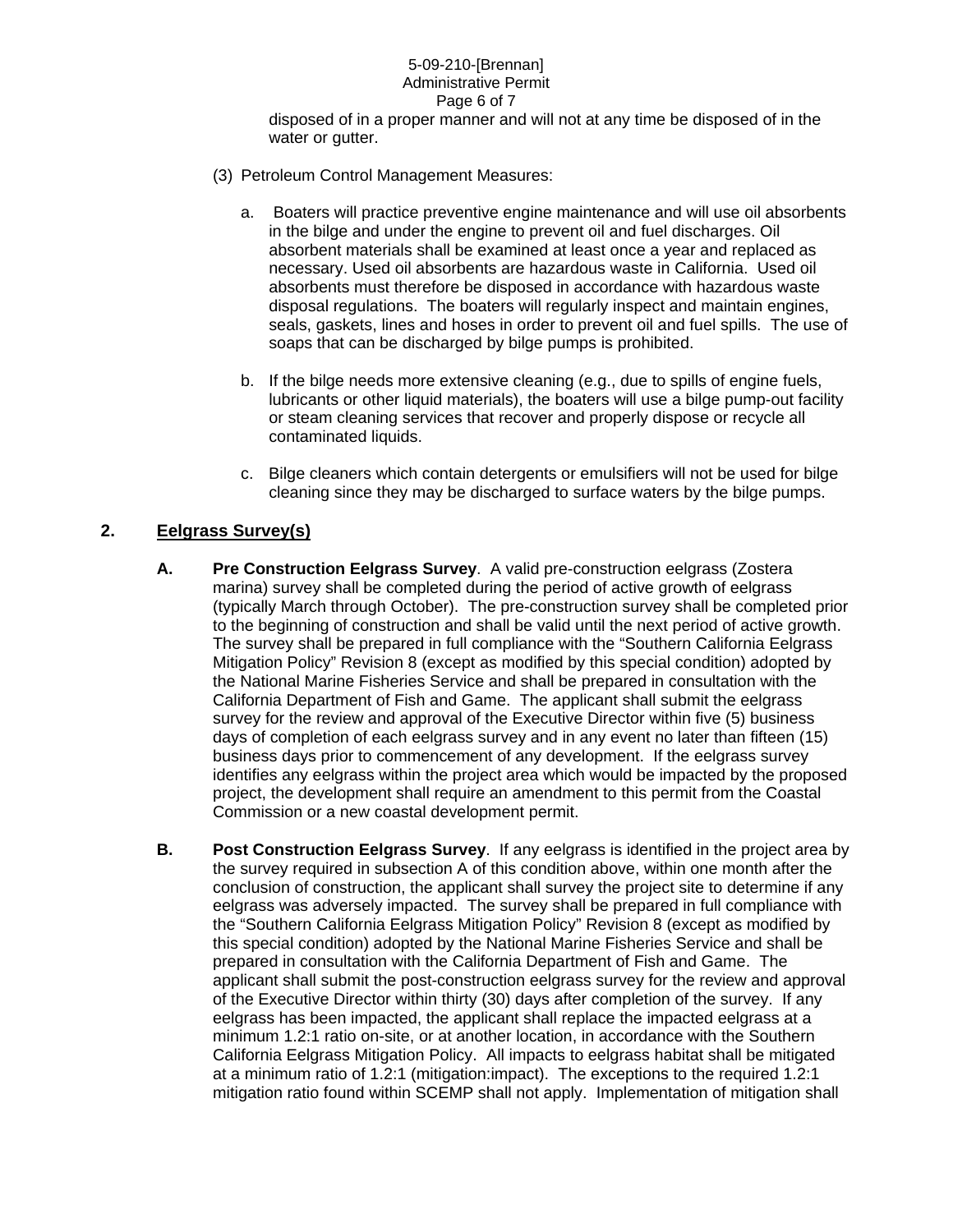## 5-09-210-[Brennan] Administrative Permit Page 7 of 7

require an amendment to this permit or a new coastal development permit unless the Executive Director determines that no amendment or new permit is required.

## **3. Pre-construction** *Caulerpa Taxifolia* **Survey**

- **A.** Not earlier than 90 days nor later than 30 days prior to commencement or re-commencement of any development authorized under this coastal development permit (the "project"), the applicant shall undertake a survey of the project area and a buffer area at least 10 meters beyond the project area to determine the presence of the invasive alga *Caulerpa taxifolia*. The survey shall include a visual examination of the substrate.
- **B.** The survey protocol shall be prepared in consultation with the Regional Water Quality Control Board, the California Department of Fish and Game, and the National Marine Fisheries Service.
- **C.** Within five (5) business days of completion of the survey, the applicant shall submit the survey:
	- (1) for the review and approval of the Executive Director; and
	- (2) to the Surveillance Subcommittee of the Southern California Caulerpa Action Team (SCCAT). The SCCAT Surveillance Subcommittee may be contacted through William Paznokas, California Department of Fish & Game (858/467-4218) or Robert Hoffman, National Marine Fisheries Service (562/980-4043).
- **D.** If *Caulerpa taxifolia* is found within the project or buffer areas, the applicant shall not proceed with the project until 1) the applicant provides evidence to the Executive Director that all *C. taxifolia* discovered within the project and buffer area has been eliminated in a manner that complies with all applicable governmental approval requirements, including but not limited to those of the California Coastal Act, or 2) the applicant has revised the project to avoid any contact with *C. taxifolia*. No revisions to the project shall occur without a Coastal Commission approved amendment to this coastal development permit unless the Executive Director determines that no amendment is legally required.

## **4. Public Rights**

The Coastal Commission's approval of this permit shall not constitute a waiver of any public rights that exist or may exist on the property. The permittee shall not use this permit as evidence of a waiver of any public rights that may exist on the property.

# **ACKNOWLEDGMENT OF PERMIT RECEIPT/ACCEPTANCE OF CONTENTS:**

\_\_\_\_\_\_\_\_\_\_\_\_\_\_\_\_\_\_\_\_\_\_\_\_\_\_\_\_ \_\_\_\_\_\_\_\_\_\_\_\_\_\_\_\_\_\_\_\_\_\_

I/We acknowledge that I/we have received a copy of this permit and have accepted its contents including all conditions.

Applicant's Signature Date of Signing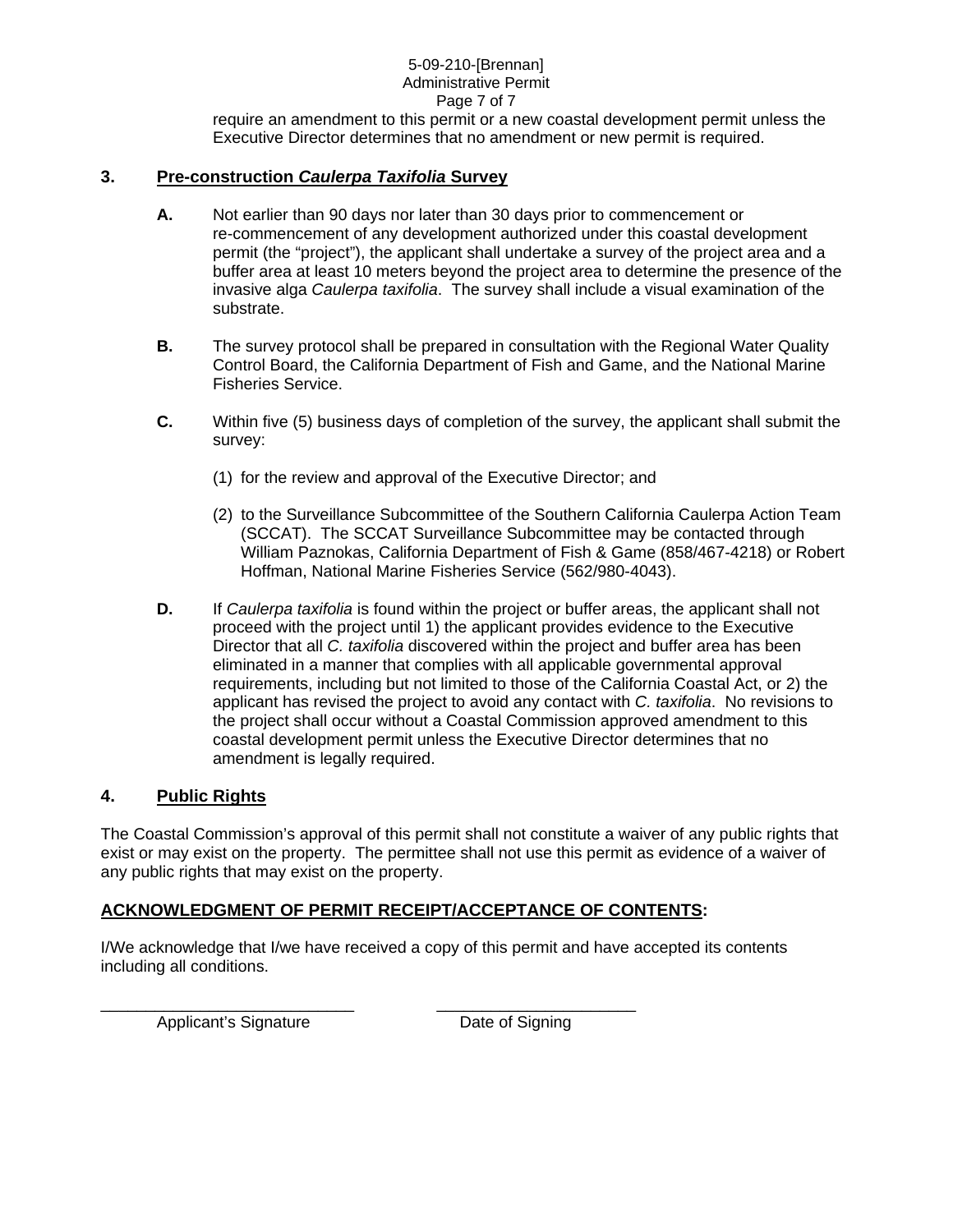420 harbor island drive, newport beach, ca - Google Maps





http://maps.google.com/maps?hl=en&tab=wl